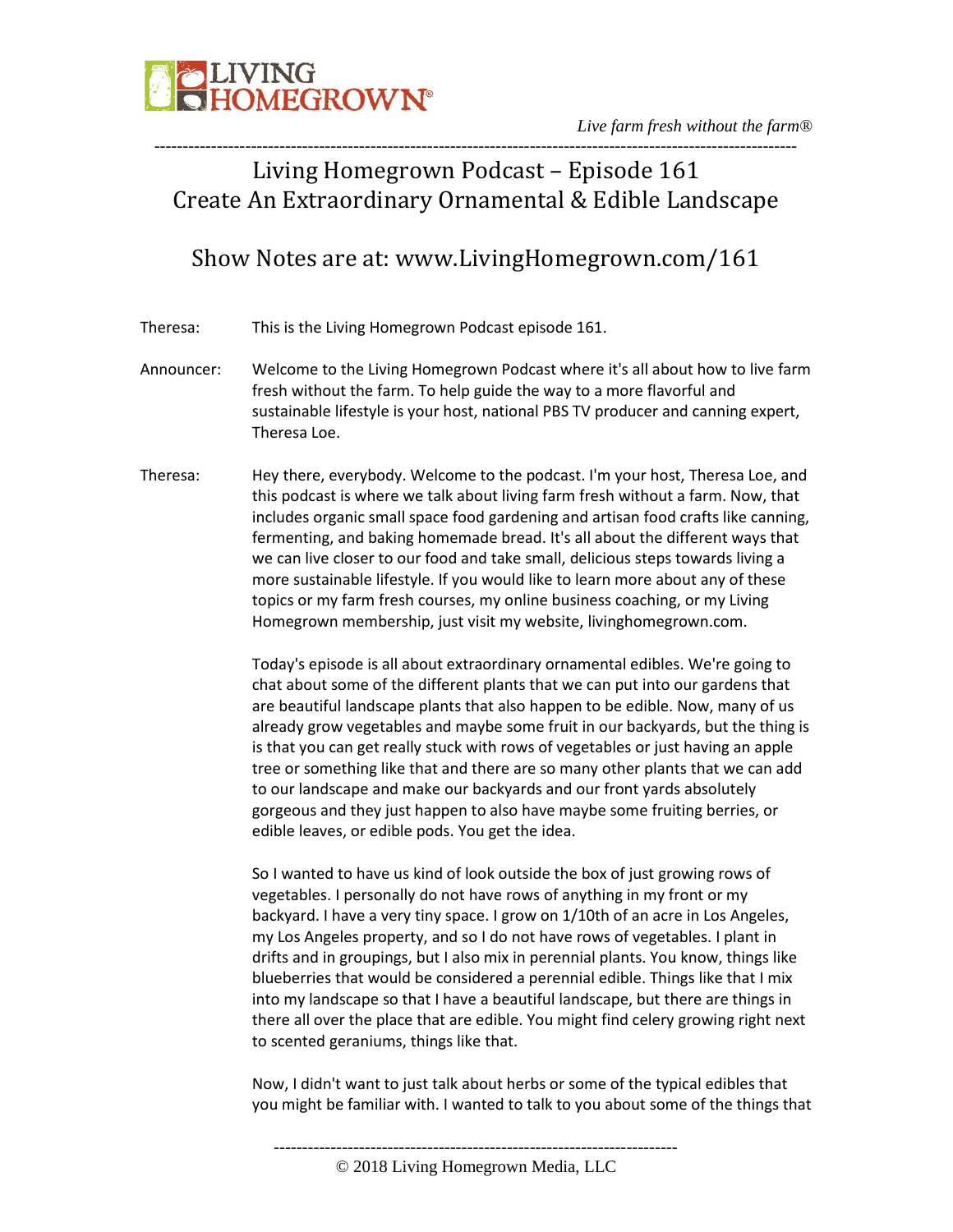

you may never have heard of or that you never realized were edible. In fact, I brought on author Mike Lascelle because he has a brand new book on this topic and as I was thumbing through his book, I discovered that there was a tree I just planted in my yard that happens be edible and I didn't even know it. Now, Mike's book is called Extraordinary Ornamental Edibles, 100 Perennials, Trees, Shrubs, Vines for Canadian Gardens, but we are not just talking about Canadian gardens here. Any of the plants that we discuss and all of the plants that he has in the book can really be grown anywhere. It's a matter of just picking the right plant for your particular growing conditions and we'll talk about that in today's episode.

-----------------------------------------------------------------------------------------------------------------

Now, as Mike and I chat, he does rattle off some of the botanical names and I will make sure that all those botanical names are written out properly in the transcript for today's episode. So to get the transcript and information about Mike's book, you can go to livinghomegrown.com/161 and everything will be there for you in the show notes.

Now, let me tell you a little bit about Mike. Mike is the nursery manager at Amsterdam Garden Center in Pitt Meadows in western Canada. He is also the author of two books, A Place in the Rain: Designing the West Coast Garden and his new book, Extraordinary Ornamental Edibles. He is also a garden columnist for Maple Ridge News and has written numerous garden articles in Canadian Gardening, Garden Wise, and Gardens West. He is also an ISA certified arborist, has a diploma in horticulture in urban forestry, is a BC Red Seal landscape horticulturalist and has over 35 years of experience. So in other words, he knows plants really, really well and he can answer all of our questions. So I wanted Mike to come on here and just kind of share what some of these plants are and how we can grow them just to kind of open your eyes to some of the possibilities of what we can put into our garden.

Now before we dive into the interview, I just want you to know that today's podcast episode is brought to you by my Living Homegrown Institute, which is my monthly membership site where you can have access to an entire library of monthly masterclasses. Now these classes will help you live farm fresh without the farm and they cover everything from how to grow heirloom tomatoes and raise chickens to how to make your own cheese, yogurt, or even ferment vegetables. Now, I believe that living an organic farm fresh lifestyle is really just a journey in learning and as we learn these different skills, there are three distinct stages for our learning growth.

We start out being curious. We move into experimentation and eventually we grow into mastery of these different skills. If you're looking to create your own farm fresh lifestyle for yourself and you're curious where you may fall on the growth scale of these different skills, I have a free resource for you. It's my farm fresh success path that my students use inside my learning institute and it will help you decide where you are on your own journey, the characteristics of that

-----------------------------------------------------------------------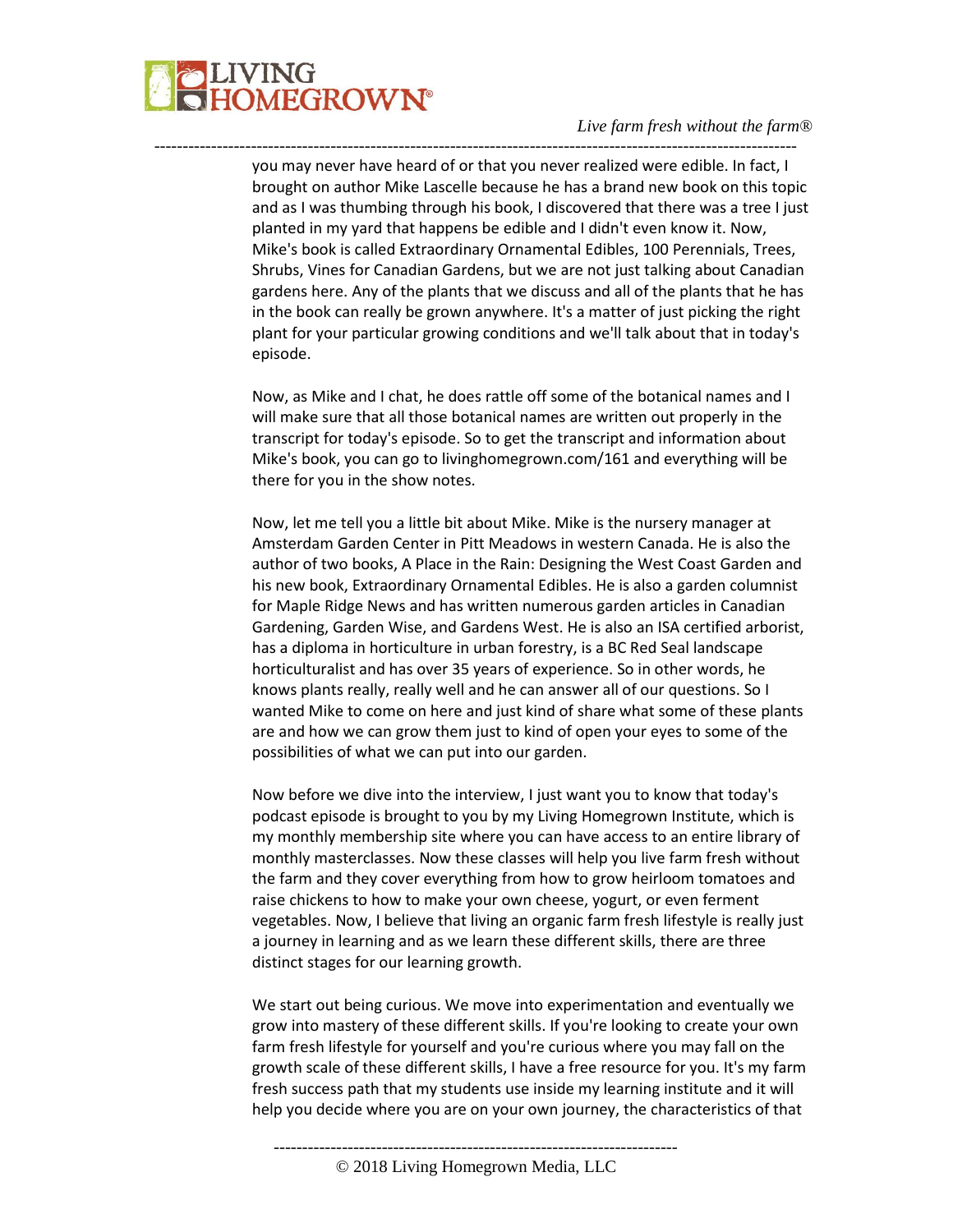

---------------------------------------------------------------------------------------------------------------- stage, and some action steps that you can take to get to the next level. To get the success path PDF, just go to livinghomegrown.com/path. That's P-A-T-H, and you can download it there for free.

> Okay, so let's dive into looking at some of the different plants that we can add to our own backyards that are edible and ornamental at the same time. Here's my interview with Mike Lascelle, the author of Extraordinary Ornamental Edibles.

Hey Mike. Thanks so much for coming on the show today.

- Mike: Well, thank you for having me, Theresa.
- Theresa: I was really excited about your book because I think, and you even say this in the book, I think it's so important that people remember that there are other plants other than vegetables that they can grow in their backyard. So many of my listeners grow a lot of vegetables, but there's a whole slew of perennial plants that they can put in their garden and so many of them are beautiful as well as edible and they can mix them in with their landscape. So I'm very, very excited to have you come on and talk about this. Where I'd love to start is what made you decide to write a book about perennial edibles?
- Mike: Well, I live in the Vancouver area, the most expensive real estate in all of North America and I am married with three daughters. Our three daughters just moved out and my wife and I just downsized to a townhouse. So I have limited space so I have to combine anything I wanted to eat with the ornamental garden. So we grow fruit trees and plants and we have edible ornamentals throughout the garden. Plus I work as a nursery manager and I have a lot of young couples in the same sort of fix. They can only afford a townhouse or a condominium and they have very limited space to grow their edibles. So the edible ornamentals really in high demand right now.
- Theresa: Makes sense on so many levels. I know I live at the beach in Los Angeles and so we have a very small footprint and I've done this myself. There's so many plants that I've put in because they're beautiful, but they also have that edible aspect and it's kind of fun when you have people over and you're like, oh, taste this. They had no idea. In fact, one of the plants I'm going to ask you about today is a small tree that we just added to our landscape that I had no idea was edible until I saw it listed in your book. So we'll talk about that as well, but yeah, I think that's a common problem for a lot of people in urban areas and this gives them a way to have something beautiful and still be able to have it be part of their edible landscape as well. So that's really, really fun.

Now we're going to be diving into some different edibles. Some of them may be things that are familiar to some people in certain parts of the country. I know

-----------------------------------------------------------------------

© 2018 Living Homegrown Media, LLC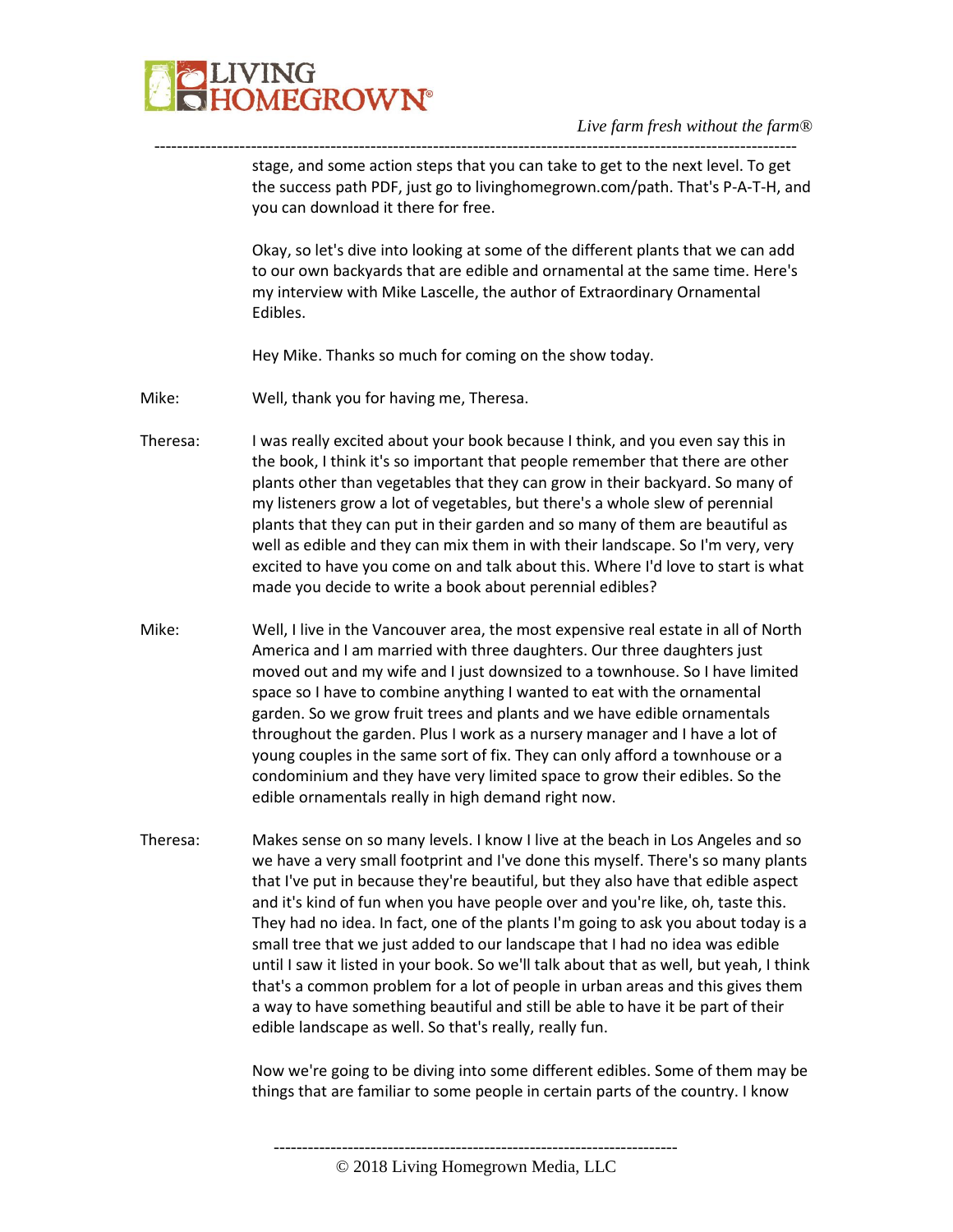

---------------------------------------------------------------------------------------------------------------- you're in Canada and we're here in the United States, but I have people from all over the world who are listening and I first wanted to pointed out that with your book, even though it's really focused on Canadian gardens, you give all of the zones and the growing conditions. So really anybody can use this book. They just need to pick for their zone, correct?

- Mike: Yeah. It's USDA zones actually, because I like the zoning better from the Agriculture Department in the US. It's zones three to eight, so this applies throughout North America and Europe also.
- Theresa: Fantastic. Yes and so some of the plants might be familiar with people. They might go, oh, that's very common in my area, but the ones I wanted to ask you about, I tried to pick ones that maybe are not real common to people. So whenever someone is starting to taste or eat something that they're not familiar with, I know you have some tips for people trying something new for the first time. What do you suggest for people, you know, when they're first starting to try eating something that maybe is not a normal thing that they would buy at the grocery store?
- Mike: Yeah. You always want to start out with small amounts because you never know if you're allergic to something. If you already have preexisting food allergies you want to be doubly cautious and then well just with the natural chemicals that we have in plants, children under, say 12 or under, pregnant women need to be doubly cautious and you need to positively ID the plant. There are a lot of plants with several common names, you know, jasmine officinale or common jasmine, that name applies to many plants, but only the flowers from the common jasmine are edible and other like Carolina jasmine flowers are poisonous. So a positive ID is really important and you've got to stick to that Latin or scientific name.
- Theresa: Really good point. Yes and I know people will sometimes get intimidated by the Latin names but, you know, they don't have to be able to pronounce it, but they that they definitely need to be able to ID it. That's a really good point and I know there are some plants, certain parts are edible like the flower or the berry might be edible, but the leaves can be toxic or poisonous. Isn't that true too?
- Mike: Yeah. You just take your common rhubarb. There's so much oxalic acid in the leaves, but we're eating the stalks all the time and that. So that can apply to even very common foods that we're familiar with.
- Theresa: Yeah, and I noticed in your book you also pointed out something which I don't normally think of, but is a really good point and that is that some things need to be cooked to be safe.

© 2018 Living Homegrown Media, LLC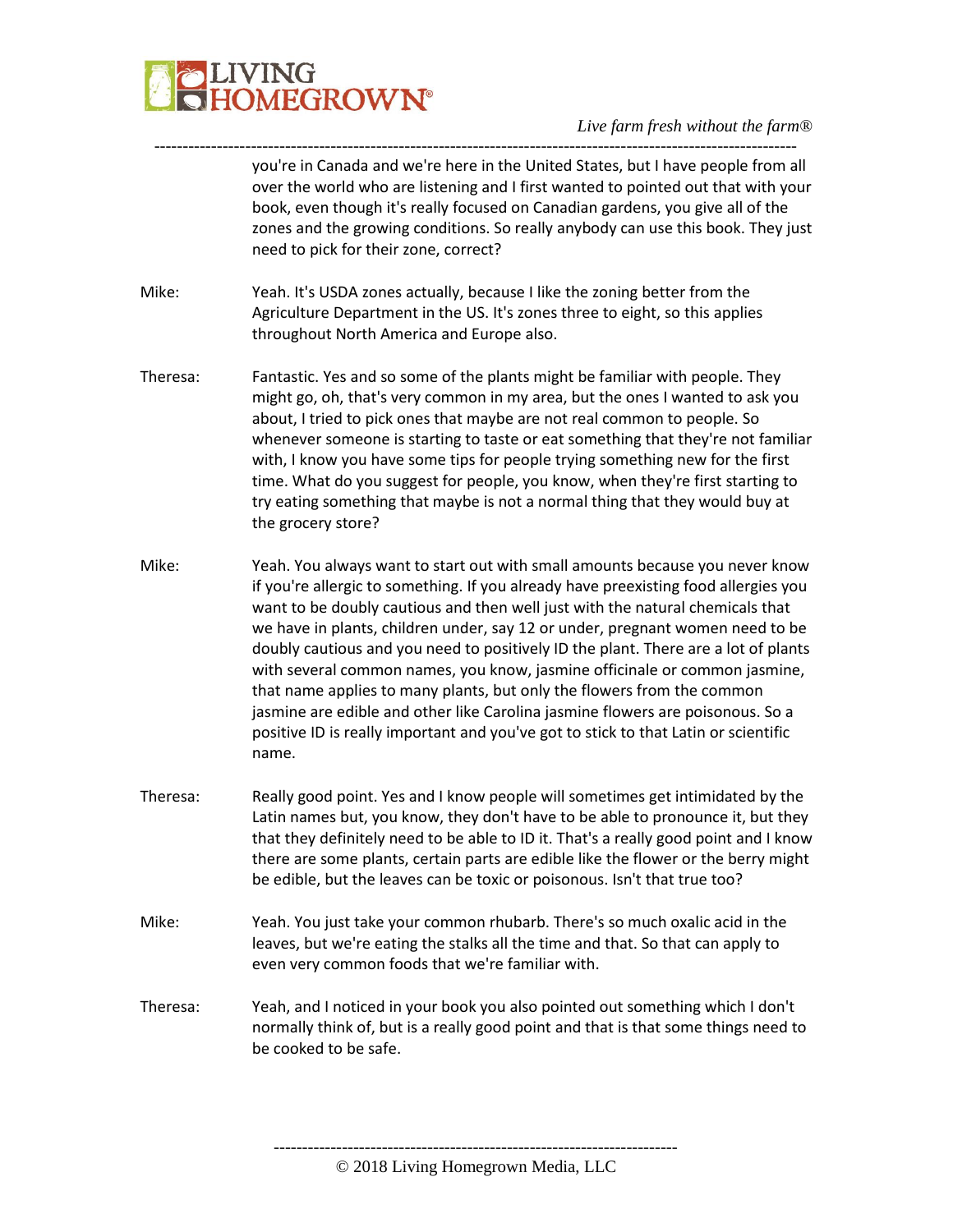# IVING<br>IOMEGROW**N°**

*Live farm fresh without the farm®*

- ----------------------------------------------------------------------------------------------------------------- Mike: Yeah. Well, you mentioned the red bud earlier, the seed pods, they have natural saponins which are a bit of a toxin, but when they're lightly cooked and eaten in moderation, they're perfectly safe.
- Theresa: Yeah, very good point. Yeah. So whenever you're looking to start any of the plants that we might talk about here or if you are doing research online, you want to make sure that you understand all the plant and that you are identifying the proper plant. So, you know, going out in the wild, you really need to know what you're doing, but even if you're buying something at a nursery you want to make sure that you have the exact plant that you're really looking for when it comes to being edible and also being organic. You know, most of my listeners are organic. They don't spray with any chemical sprays that are non organic. So you want to make sure if you're putting something on your plate that you know where it came from and what's on it. So really good points.

I also wanted to point out something else that I think is really important and that is that some plants that we might talk about or that you have in your book might be invasive in certain areas. So you always want to check with that too, you know, someone might be ordering something on the internet and not realize that in their particular climate that plant can become invasive.

- Mike: Yeah. A lot of the plants, Japanese silverberry, Elaeagnus umbellata, is a terrible invasive in dry parts of the United States, it's banned in many states and in Alberta up here in Canada, but here in coastal British Columbia, it's not a problem for self seeding. So you want to check your local agricultural regulations in regards to planting.
- Theresa: Absolutely, yes, because especially where, you know, you might be picking something that's very unusual for you and there might be a reason behind that. You just want to be really smart with all your choices. So awesome. Okay, so now we got all the safety thing out of the way. I would love for you to, I just want to like rattle off some different plants and chat about them. One that you had in your book was called clove currant and this was not something that was familiar with me. Could you tell us about that plant?
- Mike: Yeah. The clove currant or ribes odoratum, even five, six years ago, I wasn't too familiar with it. It was shipped to me by mistake or as a substitution. I work as a nursery manager and I had ordered ribes nigrum or blackcurrant for my spring booking. What came was the odoratum, so I kept it because it did have black fruit, but it's very distinct from nigrum, it has beautifully incised leaves. The flowers are an amazing bright yellow instead of that dull, sort of pinkish white of the regular blackcurrant and the fruit is huge. It's probably three quarters of an inch and it's got a blackcurrant taste, but it's much, much spicier. Much better tasting and on top of that all, in the fall it turns this gorgeous burgundy. So I had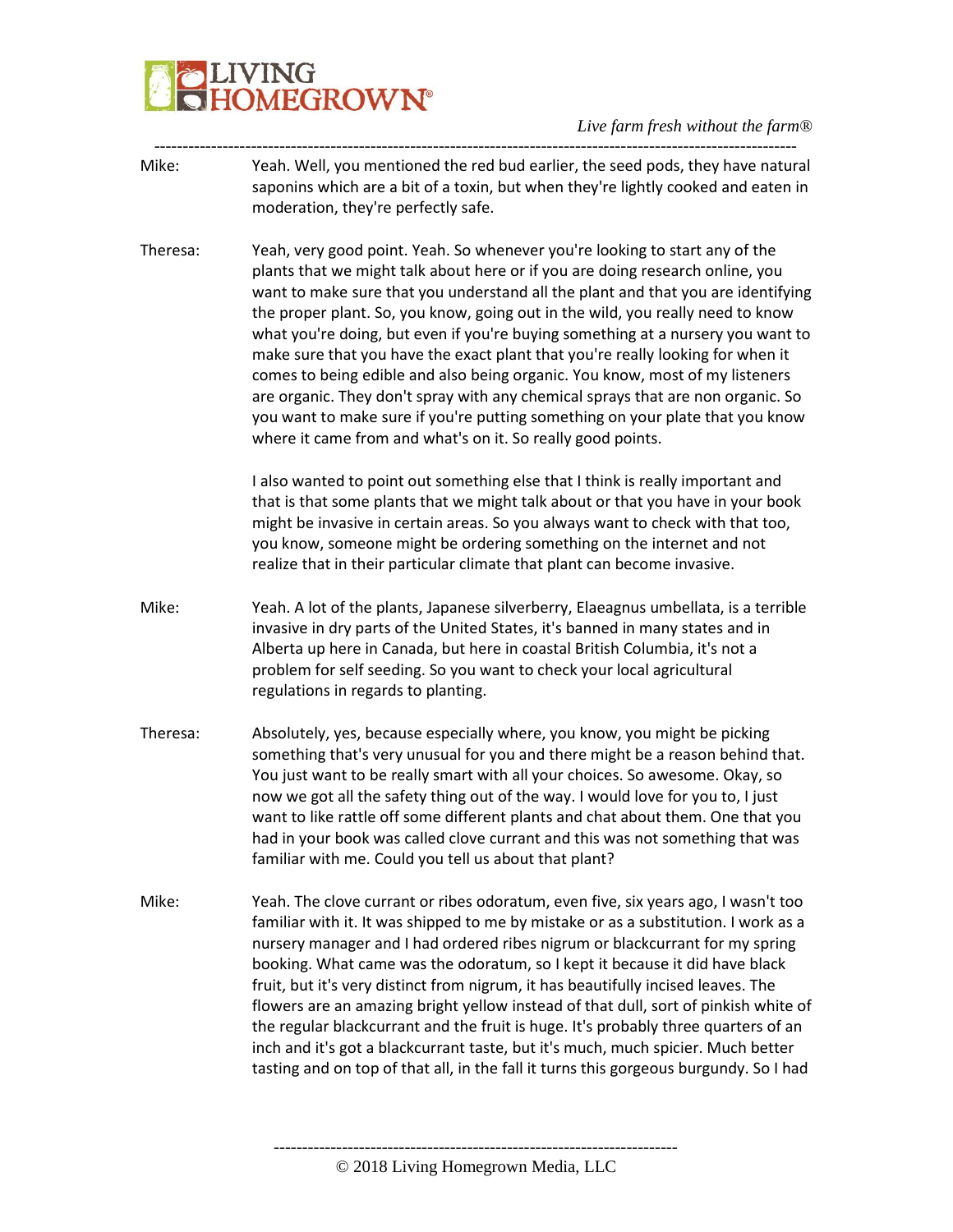

---------------------------------------------------------------------------------------------------------------- a hard time selling these to my customers until they actually were able to taste the fruit and then they were just out of the nursery really quick.

- Theresa: Yeah and I think the foliage would definitely turn someone on because it would be so striking all year long.
- Mike: Yeah. Well, in early spring you've got these bright yellow flowers and then come fall, burgundy foliage. There's something going on for at least three seasons of the year.
- Theresa: Yeah. Fantastic. Now what type of growing conditions does it need? Does it grow like a regular currant?
- Mike: Yeah, pretty well the same conditions. So you want to at least part to full sun, good air circulation because there are always rust concerns. The species will get about six feet. What you're most likely to come across is a variety called Crandall, which can be maintained between three and five feet, but the sun factor and good air circulation those are important.
- Theresa: Fantastic. I love that. Yeah. I had never heard of that one, so I'm going to have to look that one up. Now another plant might be very common to people. It's hops. I wanted to ask you about hops. Now a lot of people know that hops is used for beer making, but I don't think people realize how strikingly beautiful it is in the garden. Even in my tiny garden here in Los Angeles, I grow hops and I also love to grow hops along fence lines up in our property up in northern California because it's absolutely gorgeous. Even if you're not going to make any beer with it or do any sort of fermentation, it's beautiful in flower arrangements and things like that. Like I pick the hops, I dry the hops, they hold up really well. So what about hops? Do you find that most people are pretty excited about growing that or do they not know what to do with it?
- Mike: No, golden hops have been really popular for at least 20 years here. I mean you get those bright chartreuse foliage year round, but with the beer locally, we have a lot of microbreweries, so there's a lot of interest in growing hops for beer, but as an edible, if you pick an ordinary variety, say an aroma hops, maybe not a bittering hops like cascade, you can actually eat the shoots. The cones can be brewed fresh into a really nice calming tea.
- Theresa: Ah, I did not even know that. That's fantastic. Well, yes, and I encourage people to grow it because it's absolutely beautiful but it's also fairly easy to grow. Mine does die back even though I don't get snow, but it always comes back. What type of growing zone does it need?
- Mike: Yeah, it's hardy to zoned four, even zone three. I'm an army brat, I grew up across the prairies and everywhere I lived, every clothesline pole had a hop

<sup>©</sup> 2018 Living Homegrown Media, LLC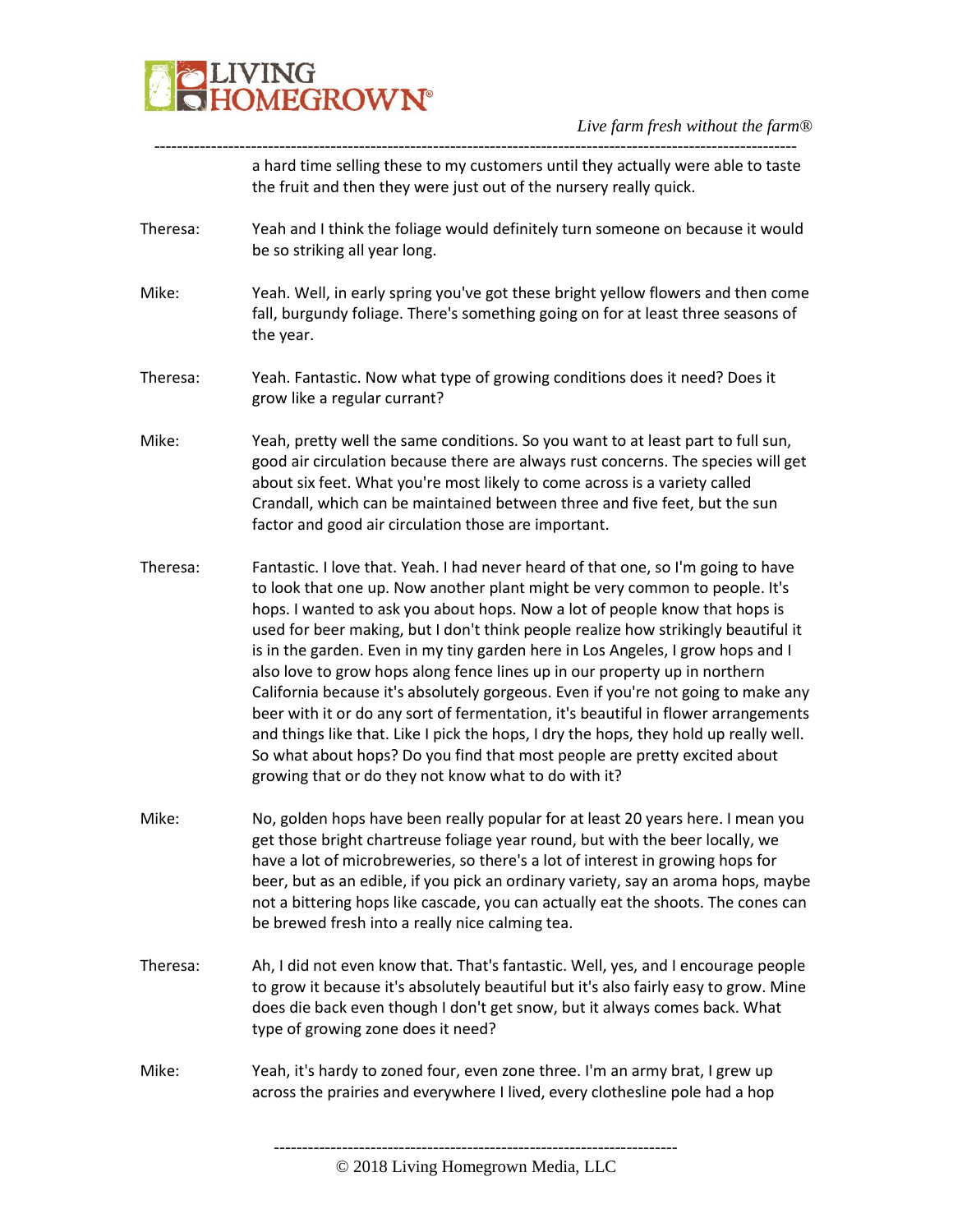

growing on it for some reason or another. Then we moved to Chilliwack in the Fraser Valley, at that time in the early seventies, it was a major hop production area. There were acres and acres of hops. So really what you need, you need, again, sun, you need some sort of stringer to grow it on. Hop vines are, up here in Canada they're herbaceous, they die down, but they'll put on 20 feet a year once they're established. So most people here in a home garden scenario or running a string to a second story roof and growing them up there and then cutting them down when the hops are ready for harvesting in late summer or September.

Theresa: Fantastic. Yeah, so I grow mine along fence lines because I don't have a second floor, but so I grow it along the fence, but it is very easy. Like I don't want people to get turned off. It's very easy to control and like you said, you can chop it down every year and it'll just come back. So it's very easy to grow.

-----------------------------------------------------------------------------------------------------------------

- Mike: Yeah, those new shoots can be a pain as you know, they like to spread, but they're quite edible. Hop shoots tastes like asparagus and bean sprouts, but you have to pick them say at three to four inches before they get too terribly hairy, and then they cook up really well with a little butter or in a stir fry.
- Theresa: Fantastic. Love it. Okay. Well now the next plant I wanted to ask you about was redbud. Like we mentioned before, I just planted a forest pansy redbud in my front yard because it's absolutely gorgeous and it just looked really stunning against my gray house. Then I am flipping through your book and there it was listed as an edible. So tell me about that because I had no idea.
- Mike: Well, you picked the best variety. I love forest pansy. I've been planting it as a landscaper for over 30 years. So you get that beautiful shellacked burgundy new growth on it, heart-shaped, but not only are they beautiful ornamental trees, they're quite edible. The young flowers that come before the leaves emerge taste like English pea and honey combined. So you can just pick them right off the tree, throw them in a salad. My daughter makes fritters out of them or throws them in pancakes and they're absolutely delicious. Afterwards, the seed pods, which depending on the year, there are not always as many as you might like can be picked when they're about three to four inches long. You don't want to get them when they get too too woody. Again, they do need to be cooked and eaten in moderation because there are natural saponins in this tree.
- Theresa: Wow and so the flowers, if anyone has never seen a redbud, what it does is the tree itself is just sticks in the winter and the first thing that comes out is not the leaves but the flowers. So you immediately see little bits of red or pink coming through and then the leaves follow and the leaves are just absolutely stunning. A most beautiful burgundy that is very hard to find anywhere else and I have a burgundy front door so that's why I was attracted to it, but they absolutely are so lovely and they're one of the first things here in Los Angeles that really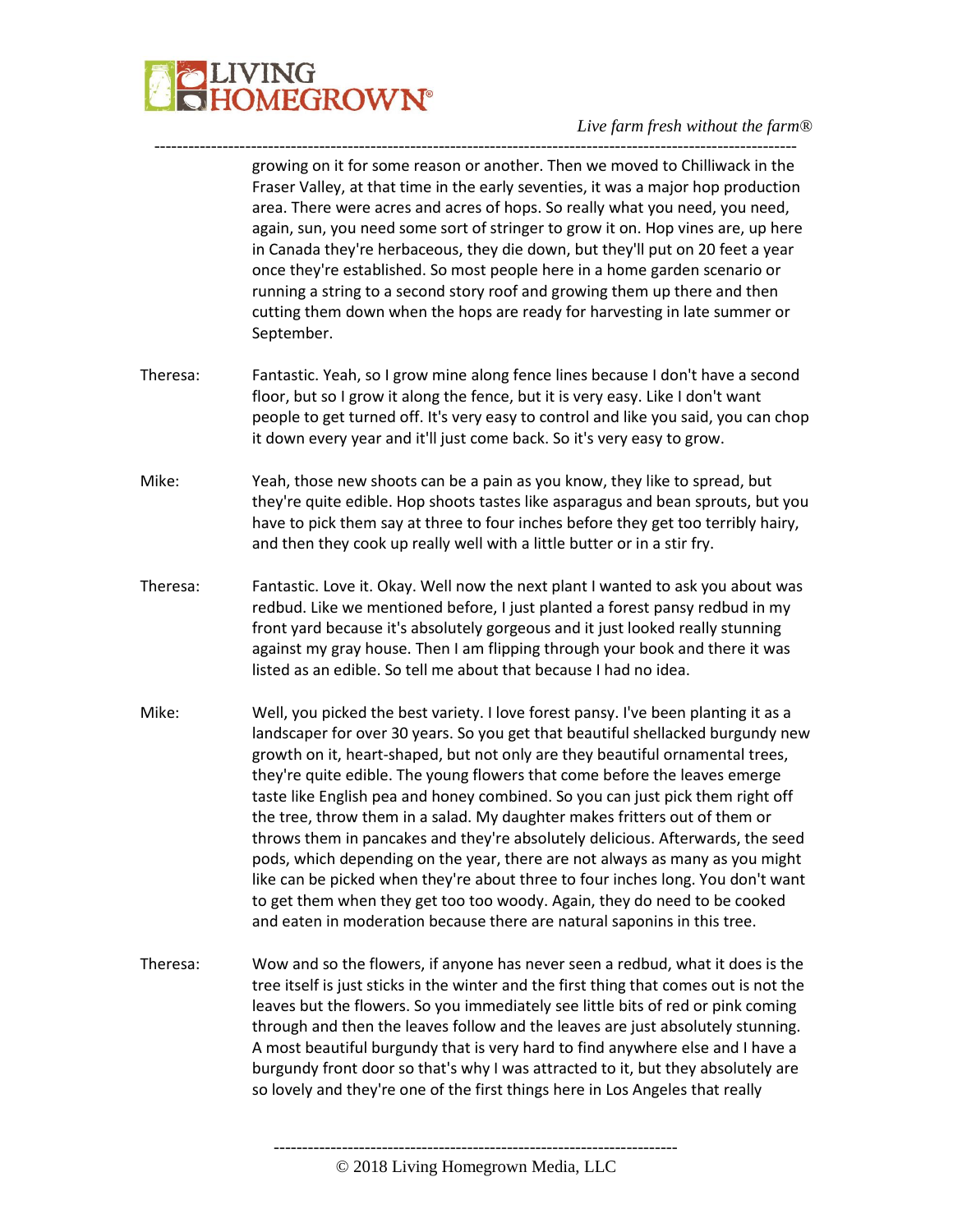

---------------------------------------------------------------------------------------------------------------- flowers. They come out, I guess it's like April is when we start seeing the flowers all over the neighborhood, but absolutely gorgeous tree and to know that I can actually eat the flowers. I don't even know if I would do anything with the seed pods because they look quite ornamental on the tree, but the flowers, that would be really fun to do.

- Mike: Yeah, there's nothing quite like that display of that deep magenta pink encrusting the branches. Almost silhouetting the branches, but there's lots of other good varieties, ornamental varieties, Hearts of Gold has bright chartreuse foliage. Silver Cloud, it's white and green variegation and then Ruby Falls is think of forest pansy, but with a weeping form.
- Theresa: Oh, wow. That sounds beautiful. So it would be like a weeping forest pansy.
- Mike: Correct.
- Theresa: Wow. Okay. So gorgeous. Yeah, so I really encourage people to check that out if you have a little area that you would like to have a tree. We did not have a tree in our front yard and it took me a long time to pick something that I thought would really look stunning. I'd watched other people's trees in their front yard and now to know that it fits right in with my edible garden is even more exciting, so fantastic. Very, very good and mine grows in full sun here in Los Angeles. So it's a fairly easy tree to grow.
- Mike: In our complex here, it's one of the street trees in the townhouse complex. So I literally forage the townhouse complex when I want something to eat.
- Theresa: That's great. That's fantastic. Well, since we're on the subject of trees, there was another tree that you listed that I was not familiar with and that was the Yuzu tree. Can you tell us about that?
- Mike: Yeah, it's a bit rare up here. So I'm involved with the tropical plants societies and you hear rumors about hardy lemons and of course in California that's reality, but up here in Canada we consider it a fantasy. So finally I tracked this gentleman down. He's a professor at the University of British Columbia named Michael Bostock. So this is a Citrus junos, so it's a hardy hybrid lemon. I visited him in his Point Gray home, his tree at that time was probably eight years old and maybe 10 feet tall. So what he gets is three inch diameter warty lemon fruits. There are a lot of seeds, but they have a lovely zesty lemon tangerine flavor. He doesn't protect it in winter. It's fine. I'll qualify that by saying he does live very close to the ocean so that mitigates temperature fluctuations. So it's about zone seven hardy. So up here in Canada, you know, lower levels in the south, it's practical.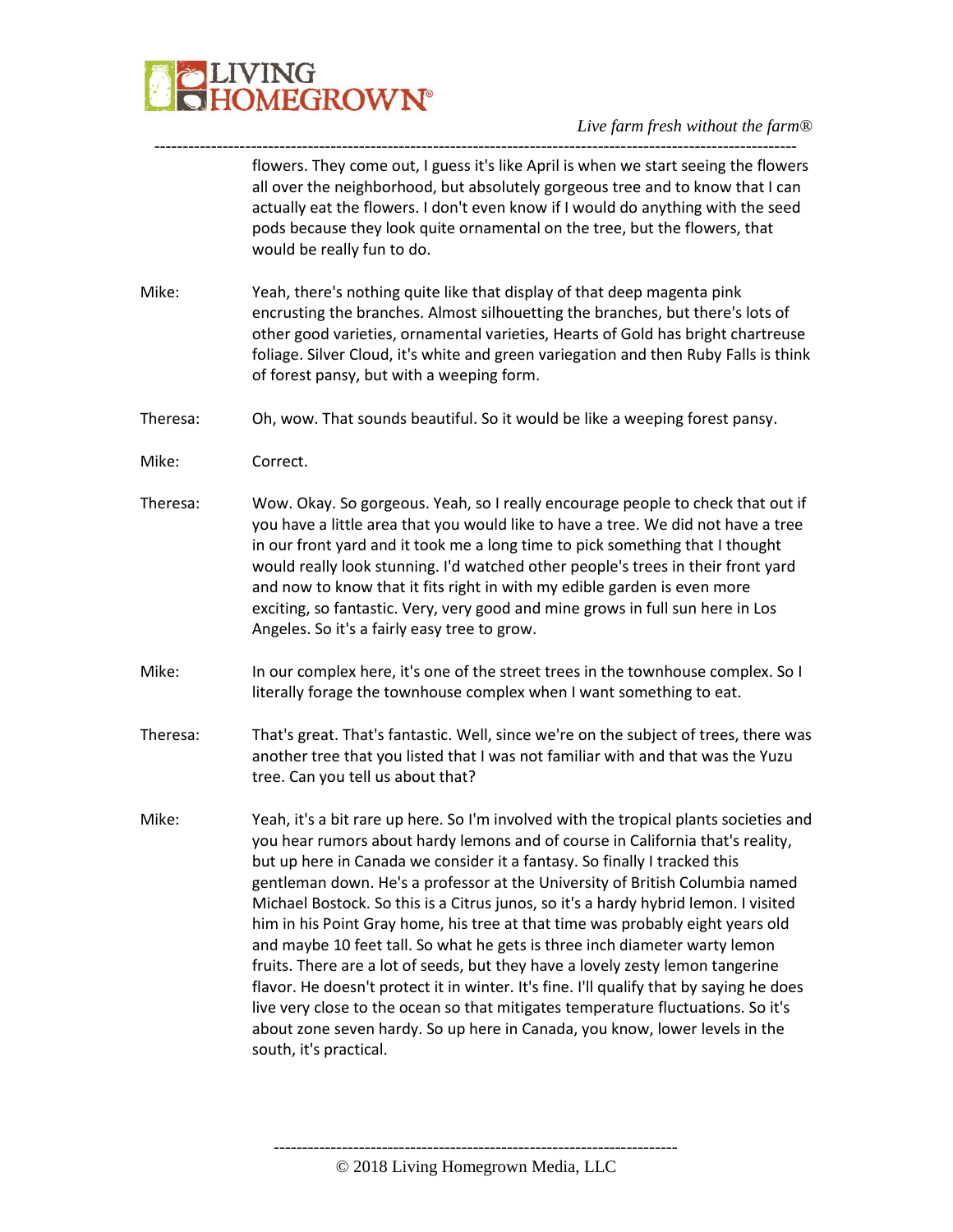

- ----------------------------------------------------------------------------------------------------------------- Theresa: Fantastic. Yes, and I'm imagining that even though it has a lot of seeds, I know you said you can still squeeze it and get some juice from it, but also just the rind could be used in marmalade making.
- Mike: Yeah, he sells a lot of them to sushi restaurants. They use them in Japanese cuisine where it has a long history, but it makes a great marmalade, zest in drinks, but here it's not ready till late October or early November and his tree crops biannually, meaning it has two distinct forks. One fork will produce fruit one year and then the following year the other fork produces fruit. It's called alternates but I've never seen that before in a tree.
- Theresa: Wow. I love that. That's fantastic. Yes and so if you were to put it in a pot, let's say if you weren't quite zone seven, you could probably pot this up and if you kept it fairly small you could still bring it inside, but it would be hardier than a regular lemon, which is a little more difficult.
- Mike: Yeah. I know several gardeners that do grow them in containers. You don't quite get the same production, but they don't even have to bring them inside. They just pull them under the eve of the home and then the residual heat from the house is usually enough to buffer the winter.
- Theresa: Fantastic. Yeah. Especially if you had a brick or a cement wall where it would retain the heat. That would probably help keep it warm too. Oh, that's really good to know. Okay, cool. Well another plant that you had, which I have tried growing myself once and it's a lot of fun and that is growing your own tea. I thought this would be a fun one to talk about, even though I think you need zone seven for this plant, but I would love to have you talk about growing a tea plant.
- Mike: Yeah. Well first of all, you've got to get the hardier variety. So up here in Canada we have four varieties that I'm selling that are a solid zone seven. A few of them I think will even go down to zone six, so Tea Breeze, Blushing Maiden, which is a pink flowered variety. Korean Seedling, which is the variety that I grow and Sochi Seedling which comes from Russia. They're all great. They're all readily available so it gets down to sighting the plant properly. I grow mine in a container. It's got a western exposure so it gets a full day of sun and I do have a custom made sleeve for it for winter so that when things get below freezing for, say more than two to three days, I just cover it up and then when we get back to above freezing temperatures it comes off.
- Theresa: Fantastic. So this is the actual, the same plant that people grow for growing tea, but you would then use it to make green tea because black tea is I think fermented. So you wouldn't ferment the tea leaves, but you dry the tea leaves and then you can make green tea from that.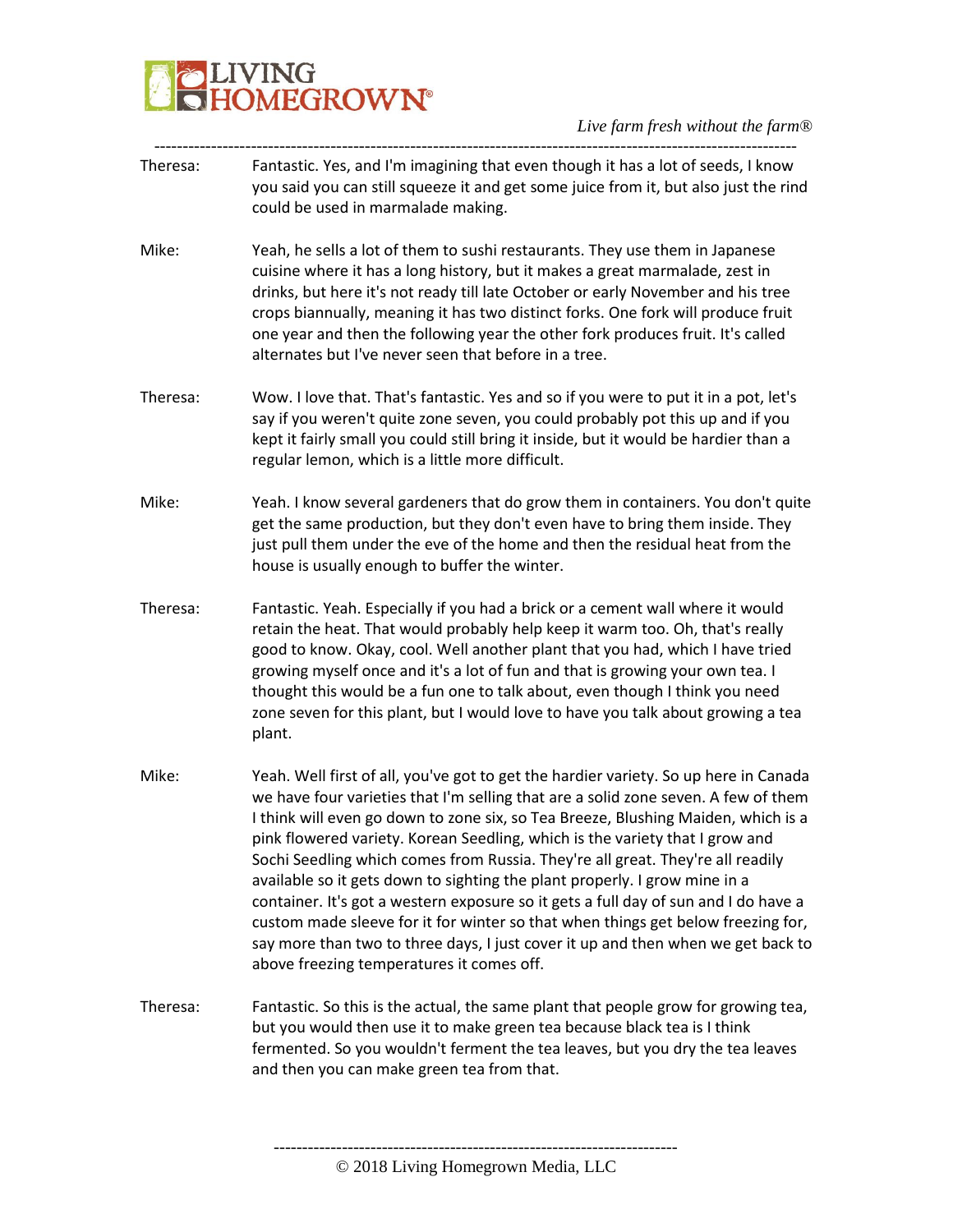# IVING<br>IOMEGROW**N°**

#### *Live farm fresh without the farm®*

----------------------------------------------------------------------------------------------------------------- Mike: Yeah, it's a Camellia sinensis and then the variety is sinensis, so we don't get the assamica tea, the large leaf tea. That's more of a tropical species. What we're growing here has the smaller leaves, but it's been growing outdoors in say the local Vancouver VanDusen botanical Garden for decades since the mid seventies. It really isn't as hard to grow as some people perceive it to be, but yeah, it's very easy to make your own green tea. Traditionally you're picking the top three leaves, although I'll take up to the top five and you get three flushes in spring, summer and early fall. Tea aficionados will tell you, you can only drink the one from spring, but I'm not quite that fussy.

> The next part of the process is you just want to wilt it. So you want to put those leaves on a straw mat or somewhere in the shade to just wilt and lose a bit of moisture for about two to three hours. Then this next process, shocking, which is just like a dry roasting, it's more difficult. I'll admit I have a gas range, so it's a little harder to, what you want to do is remove about 30 to 40% of the moisture. So you're taking those wilted leaves, putting them in a Teflon pan and heating them. There isn't a set time, it depends on the heat, but you're dry roasting, not to the point where you're actually causing the edge of the leaf to turn brown, but you're just reducing the moisture. It took me several tries to get that right, but yeah, it's doable.

> After that, you just want to hand roll. So just think of rolling a cigar back and forth. You're taking a leaf and rolling it into a little bit of a cylinder and that breaks it down and makes it much easier for brewing. After that, you're ready to brew your own green tea and if you want to preserve that further, for say drinking in winter, you'd take that, bake it for 20 minutes on a cookie sheet at 250 degrees Fahrenheit and then you'd keep it in a jar. You know, a dark jar that's properly sealed.

- Theresa: Okay. So after you've hand rolled it, that would be where you would make tea immediately.
- Mike: Yes. That's when you'd make fresh tea or you want to use it up in the next couple of week sort of thing.
- Theresa: Got It, got it. Okay but if we wanted to, like you said, save it for winter time, then we just need to dry it out further. We could do that in our oven and just watch it really closely so we don't end up burning it.
- Mike: Yeah. The burning is more of the shocking, the dry roasting. I can truly attest to that. I think I burned two or three batches before I got the knack.

Theresa: Yeah, I'm sure it's very tricky. Like you have to learn as we have a gas stove, just how much of a flame and getting your timing just right, but that would be a fun project to do. Absolutely and then you could save this in a jar and then impress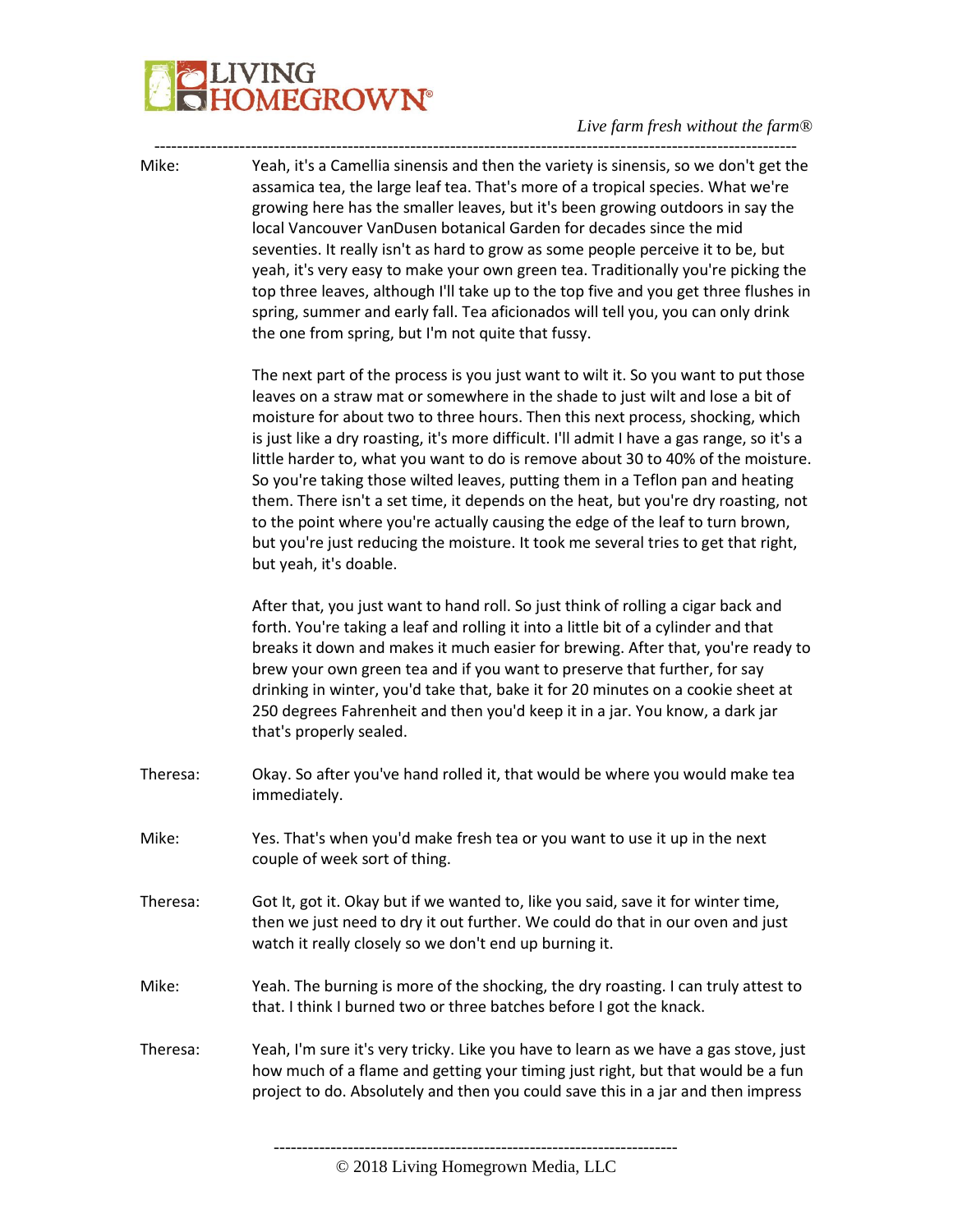

---------------------------------------------------------------------------------------------------------------- your friends that you grew your own green tea when you serve it when they come over. I think that's really fun. Okay. So it's hardy to zone seven and you grow it in a pot and someone could absolutely do this even if they were in maybe zone six or five.

- Mike: I wouldn't go down five. I might go for, you know, a microclimate in zone six. Yeah. Say a foundation planting sort of thing.
- Theresa: Okay. Fantastic. Fantastic. Okay. Now let's talk about, there's another plant that you had in here and it's fairly common. Everyone knows ginger, but I wanted to bring it up because I know a lot of people want to grow ginger, but maybe they don't have the climate for it and you talk about two different gingers in your book. Could we talk about that?
- Mike: Yeah. Well the hardy one, the Zingiber mioga is a common, well, not a common, it's a rare shade plant here, primarily ornamental. What's delicious about that particular plant is the flowers which are born at the base, which are a pale yellow, have a beautiful light ginger taste and you can also cut, and cook, and eat the stocks. The ginger we know, Zingiber Officinale, there are a few people growing it here. It's a little more difficult. We don't quite have the long hot summers that are required, but what's nice about it is, it is a shade plant. So, you know, we don't often have ornamental plants or edible plants for the shade.

So the ginger we know is a good crop, but you've just got to buy, so some people say they don't use store bought rhizomes because they've been treated with chemicals or growth retardants. I know people that do both. They import in organic and they grow from the store, and to be honest, once it's grown out in a cold frame, there isn't a lot of difference in the taste, but you need a lot of heat to break dormancy here. That's the tricky part here in coastal British Columbia.

- Theresa: Ah, so you need the temperatures. How much heat do you need?
- Mike: Yeah, yeah. The soil temperature really has to start warming up. So, I know people that just keep their rhizomes in shallow trays and they don't even bother planting them until they start breaking dormancy. So they actually have them in the cold frame where they're getting, you know, sort of ambient light that warm them up a little bit more just to kickstart them.
- Theresa: Sure. Yeah because the warmth would just go down a few inches. So if they're shallow they would feel it.

Mike: Yes.

Theresa: Yes, absolutely. Well, it's a beautiful plant. So if you're able to grow it, it's beautiful, but then to be able to eat it as well would be really fun. Fantastic.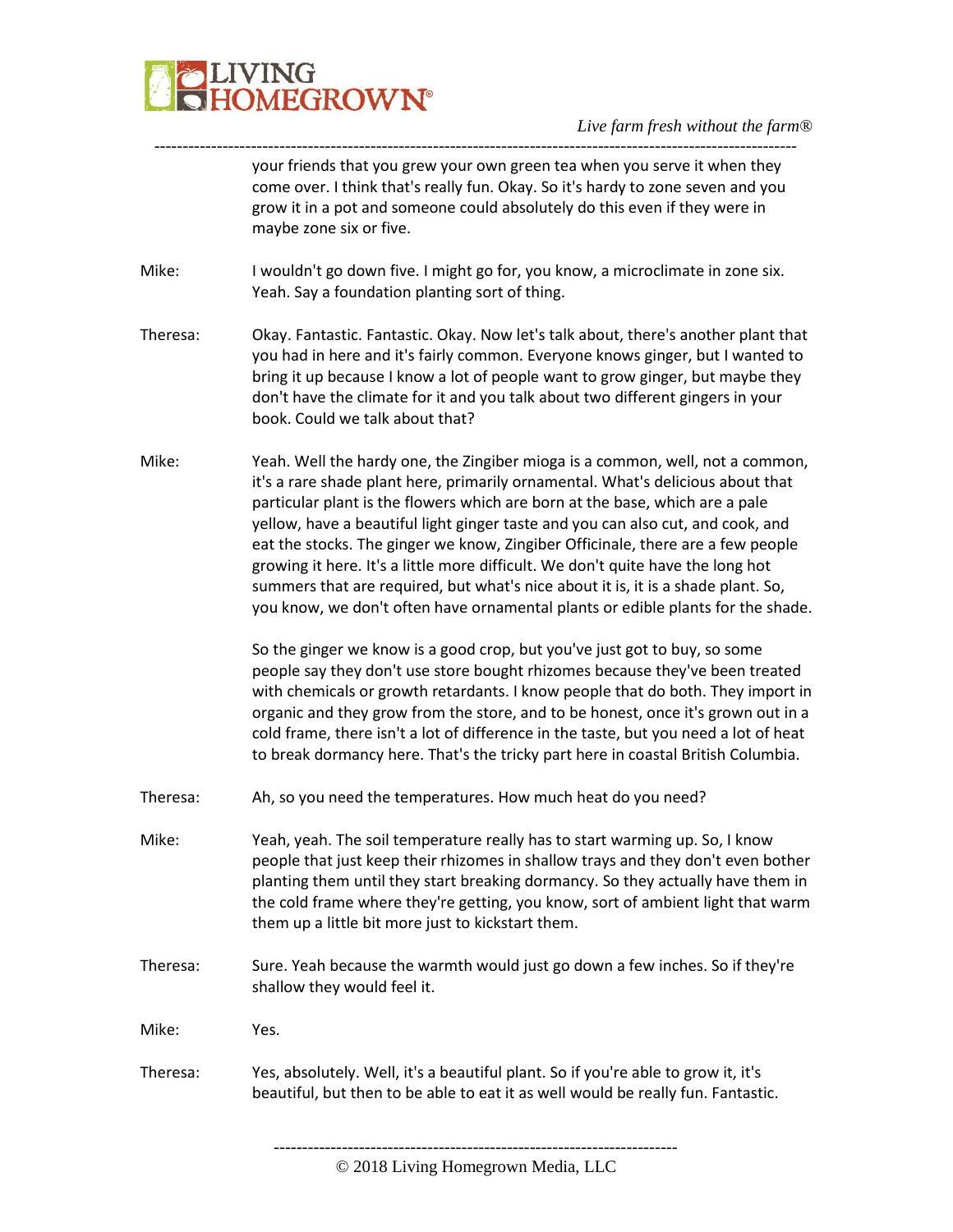

----------------------------------------------------------------------------------------------------------------- There is another plant that I wanted to mention and that was a linden. I am not familiar with linden.

Mike: Yeah, totally. Again, I'm foraging, I have a little cycling road not far from my house, so Tilia Cordata, or little leaf linden is a common street tree here. So I cycle by it, actually I learned linden from an old German customer of mine. I was asking him about elderflower cordial and he just kinda guffawed that off and said, "Oh, you want linden flowers, not elderflower." So I took his advice and went and picked them.

> So the cordial is made from the fresh flowers and it's important that you get the flowers that are not faded, that are just opening and then you make sort of a sugar syrup, water and white sugar. You put the fresh shaken linden flowers, you really can't wash them because you lose some of the flavor. The zest of one or two lemons and then you slice what's left of the lemon and that would go into about two quart jars. That all goes in the fridge for about two days and then the flavor from the flowers infuses and then you take it out, you run it through a little bit of cheese cloth, and then you have your base cordial that you can add to sparkling water, champagne, white wine, what have you.

- Theresa: Oh, that's really fun. So it sounds like it would be very refreshing with the lemon as well.
- Mike: Yeah, it's an amazing taste actually. It makes a really good herbal tea too, again, with some qualifications because there are some natural chemicals in there, but the cordial I think is probably the best option of the two.
- Theresa: Fantastic. Well Mike, I really appreciate you coming on today and sharing all of this because there's such a world of plants out there that unless we see it growing in someone else's garden, we wouldn't realize the value of it. That's what I loved about your book was that you had photos and really detailed information on how we can grow it and no matter what zone we were in, we could see if it would fit in our area no matter where we lived. So I really appreciate you coming on and sharing some of your knowledge with everyone today. Thank you.
- Mike: No. Thank you for having me, Theresa.
- Theresa: Well, I hope you enjoyed that interview with Mike Lascelle, the author of Extraordinary Ornamental Edibles. I'm going to have all of the Latin names that Mike mentioned in the transcript for today's episode and to get to the transcript, just go to the show notes at livinghomegrown.com/161. You can get everything there including links and information about Mike and his books, and as a reminder, today's podcast episode was brought to you by my Living Homegrown Institute. If you'd like to get the free PDF success path that my